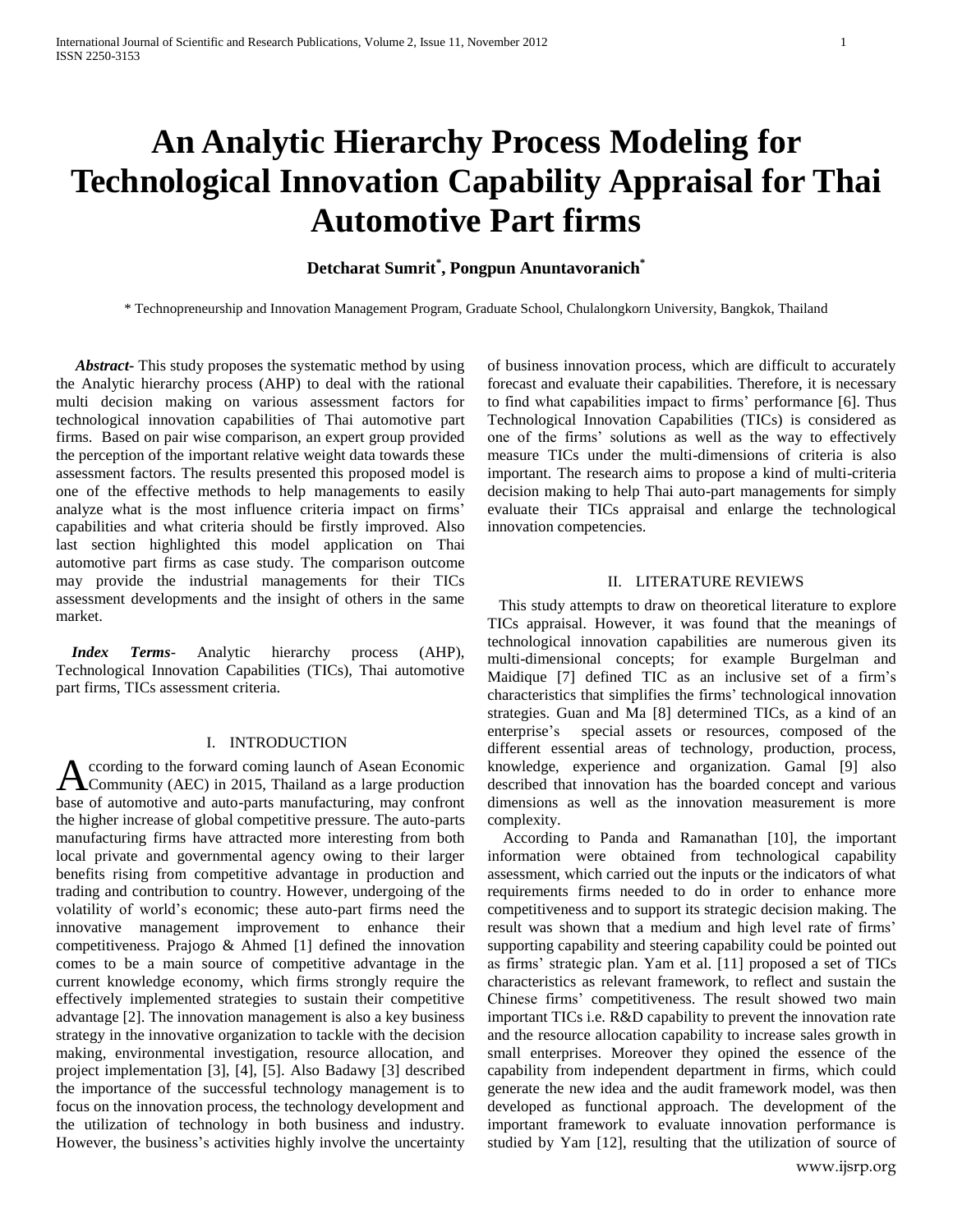information created the improved performance due to the affect on firms' TICs enhancement. Forsman and Annala [13] described the diversity of types of developed innovation had an impact on the degree of innovation capabilities of enterprises. The more the level of capabilities is raising, the more the diversity of innovations to be developed.

# III. RESEARCH METHODOLOGY

## *A. Technological Innovation Capabilities*

 By using AHP model, the process of TICs evaluation framework includes the following steps.

 1) Review the extensive of literatures related to TICs and extract to seven criteria and nineteen sub-criteria evaluation as Table 1 and then construct a proposed TICs appraisal model as Fig. 1.

 2) In-depth interview with the industrial experts to assure the TICs appraisal model. Then obtain their judgments on the relative important weight data based on pair-wise comparison and next, to employ AHP technique in order to calculate and compare the interrelation among criteria and to weight prioritization. Finally, the sensitivity analysis shows how the changes of relative weights effected to the important criteria prioritization.

 3) Apply the final TICs appraisal model as one of auditing tool towards three Thai auto-part firms, as case study.



Figure 1: Proposed TIC assessment model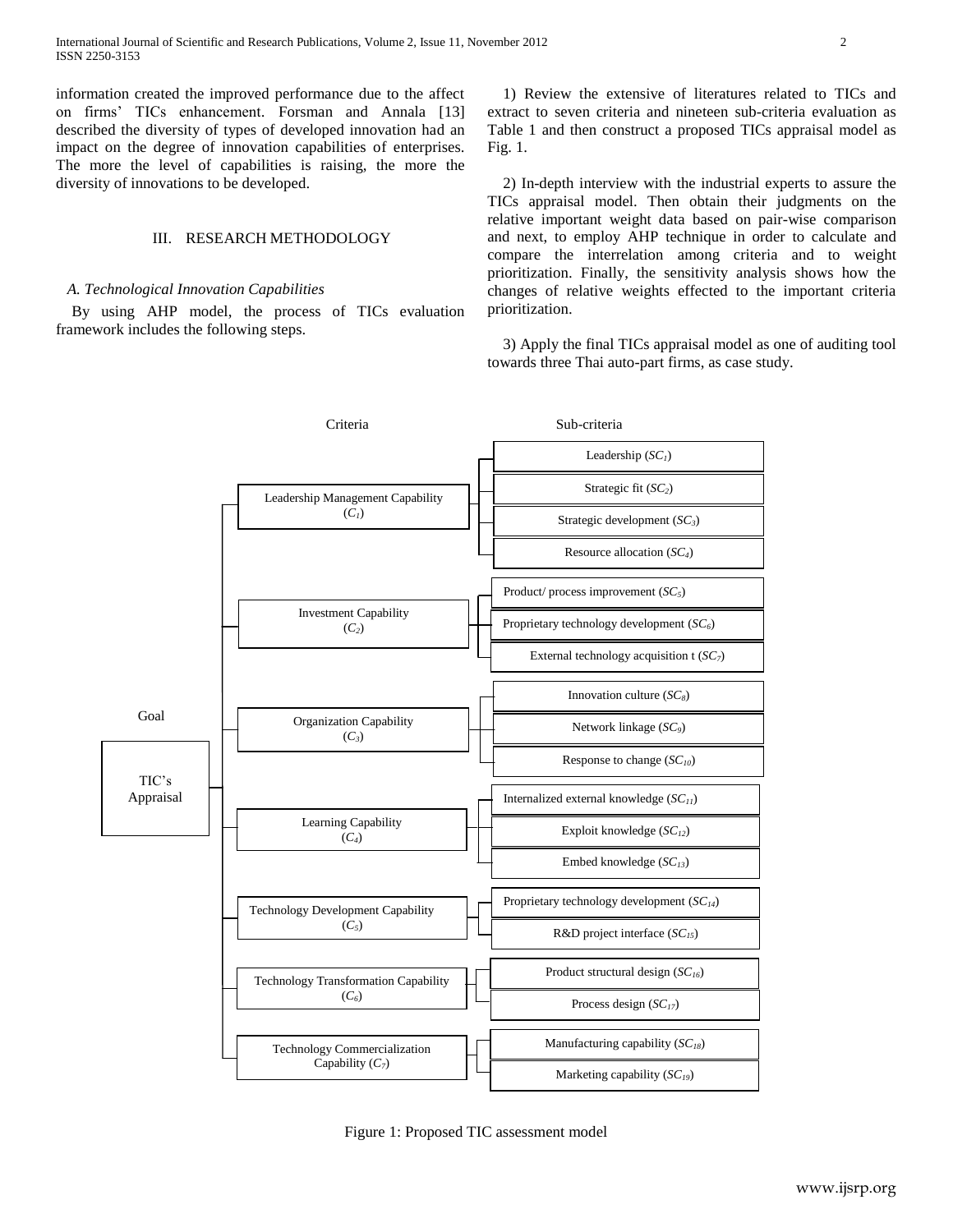| <b>Evaluation Criteria</b>                                        | <b>Description</b>                                                                                                                                                                    | <b>Authors</b>                                       |  |  |  |  |  |  |
|-------------------------------------------------------------------|---------------------------------------------------------------------------------------------------------------------------------------------------------------------------------------|------------------------------------------------------|--|--|--|--|--|--|
| <b>Innovation Management Capability (<math>C_1</math>)</b>        |                                                                                                                                                                                       |                                                      |  |  |  |  |  |  |
| Leadership commitment $(SC1)$                                     | Firm's top management actively participates in<br>decisions related to technological issues.                                                                                          | [14], [15], [16], [17]                               |  |  |  |  |  |  |
| Strategic fit $(SC_2)$                                            | Firm's technological innovation strategy to support<br>business strategy.                                                                                                             | [16], [18], [12]                                     |  |  |  |  |  |  |
| Strategic deployment $(SC_3)$                                     | Firm's technological innovation strategy be shared<br>and applied to each department/unit.                                                                                            | $[16]$ , $[18]$ , $[19]$                             |  |  |  |  |  |  |
| Resource allocation $(SC_4)$                                      | Firm's ability to appropriately acquire and allocate<br>capital & technology.                                                                                                         | $[18]$ , $[20]$ , $[12]$                             |  |  |  |  |  |  |
| Investment Capability $(C_2)$                                     |                                                                                                                                                                                       |                                                      |  |  |  |  |  |  |
| Investment in existing<br>product/process improvement<br>$(SC_5)$ | Firm's ability in continuous investment in the<br>existing technological product & process<br>improvement.                                                                            | [18], [19], [21]                                     |  |  |  |  |  |  |
| Investment in proprietary<br>technology development $(SC6)$       | Firm's capability in investment in developing<br>proprietary technology.                                                                                                              | [12], [22]                                           |  |  |  |  |  |  |
| Investment in external technology<br>acquisition $(SC_7)$         | Firm's ability to invest in external technology<br>acquisition.                                                                                                                       | $[23]$ , $[24]$                                      |  |  |  |  |  |  |
| Organization Capability $(C_3)$                                   |                                                                                                                                                                                       |                                                      |  |  |  |  |  |  |
| Innovation culture $(SC_8)$                                       | Firm's ability in cultivate innovation culture.                                                                                                                                       | [19], [17], [25]                                     |  |  |  |  |  |  |
| Network linkage $(SC_9)$                                          | Firm's ability to transmit information, skills and<br>technology, and to receive them from other<br>departments, clients, suppliers, consultants,<br>technological institutions, etc. | [20], [26], [27], [28],<br>[29], [30], [31], [32],   |  |  |  |  |  |  |
| Response to change $(SC_{10})$                                    | Firm's capability in risk assessment, risk taking and<br>responding to technological innovation change and<br>adopting                                                                | $[33]$ , $[21]$ , $[15]$ , $[30]$ ,<br>$[29]$ ,      |  |  |  |  |  |  |
| Learning Capability $(C_4)$                                       |                                                                                                                                                                                       |                                                      |  |  |  |  |  |  |
| Internalized external knowledge<br>$(SC_{11})$                    | Firm's ability to recognize and internalize relevant<br>external knowledge                                                                                                            | [34], [29], [35],                                    |  |  |  |  |  |  |
| Exploit knowledge $(SC_{12})$                                     | Firm's ability to bring new knowledge or<br>technologies to develop innovative product                                                                                                | [34], [29]                                           |  |  |  |  |  |  |
| Embed knowledge $(SC_{13})$                                       | Firm's ability to embed new knowledge into new<br>operational by creating a shared understanding and<br>collective sense-making.                                                      | [34], [29]                                           |  |  |  |  |  |  |
| Technology Development Capability $(C_5)$                         |                                                                                                                                                                                       |                                                      |  |  |  |  |  |  |
| Proprietary technology<br>development $(SC_{14})$                 | Firm's ability to develop proprietary technologies<br>though in-house R&D                                                                                                             | [15], [16], [20], [29]<br>[31]                       |  |  |  |  |  |  |
| R&D Project Interfacing $(SC_{15})$                               | Firm's ability to coordinate and integrate all phases<br>of the R&D process and its inter-relations with the<br>functional tasks of engineering, production and<br>marketing.         | $[36]$ , $[34]$ , $[31]$ , $[30]$                    |  |  |  |  |  |  |
| Technology Transformation Capability $(C_6)$                      |                                                                                                                                                                                       |                                                      |  |  |  |  |  |  |
| Product structural design and<br>engineering $(SC16)$             | Ability to design product structure $\&$ modularization<br>& compatible with process.                                                                                                 | [37], [38], [36], [39]                               |  |  |  |  |  |  |
| Process design and engineering<br>$(SC_{17})$                     | Firm's ability to design process to support design for<br>manufacturing and design for assembly activities.                                                                           | [37], [40], [38], [39]                               |  |  |  |  |  |  |
| Technology Commercialization capability $(C_7)$                   |                                                                                                                                                                                       |                                                      |  |  |  |  |  |  |
| Manufacturing Capability $(SC18)$                                 | Firms' ability in transform R&D output into<br>production and acquire the innovative advanced<br>manufacturing technologies/ methods.                                                 | $[36]$ , [11], [41], [16],<br>[20], [12], [31], [42] |  |  |  |  |  |  |
| Marketing Capability $(SC_{19})$                                  | Firm's ability to public and sell products on the basis<br>of understanding customers' needs, competitive<br>environment, costs and benefits, and the innovation<br>acceptance.       |                                                      |  |  |  |  |  |  |

# Table 1: Summary of the criteria and sub-criteria from literatures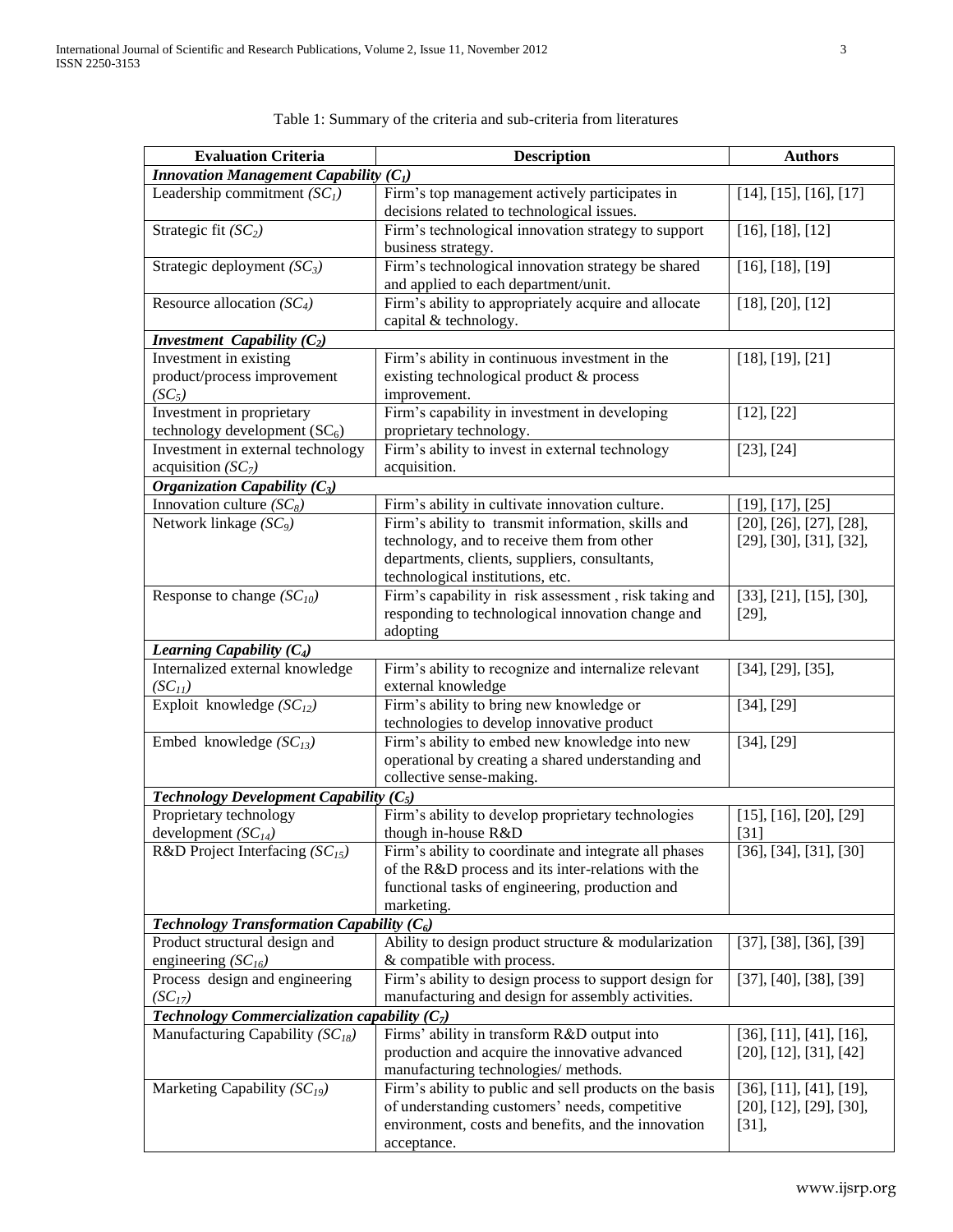# *B. The Analytical Hierarchical Process (AHP)*

 According to Saaty [44], AHP is a key outstanding management tool for complexity of multi-criteria decision problems. The methodology of AHP was developed to support rational decision making on numerous criteria and to flexibly solve not only qualitative problems but also quantitative problems. The analytic process of AHP was shown as following steps [45].

Step 1: Form the pair wise comparison matrix  $(C)$ , as  $Eq.(1).$ 

$$
C = (C_{ij})_{n \times n} = \begin{bmatrix} C_{11} & C_{12} & \dots & C_{1n} \\ C_{21} & C_{22} & \dots & C_{2n} \\ \vdots & \vdots & \dots & \vdots \\ C_{n1} & C_{n2} & \dots & C_{nn} \end{bmatrix}
$$
 (1)

where  $C_{ij}$  is the importance degree of the *i*<sup>th</sup> factor compared to the  $j<sup>th</sup>$  factor.

 Step 2: Construct the normalized criteria of matrix C. The formula can be shown in Eq. (2).

$$
C_{ij}^{Norm} = \frac{c_{ij}}{\sum_{k=1}^{n} c_{kj}}, \qquad i, j = 1, 2, ..., n \qquad (2)
$$

Then, Eq. (3) showed the normalization matrix,  $C^{Norm}$ .

$$
C^{Norm} = (C_{ij}^{Norm})_{n \times n}
$$
 (3)

Step 3: Aggregate the each criteria of the same row of normalization matrix  $C^{Norm}$ , as computed by Eq. (4).

$$
W_i^{Norm} = \sum_{j=1}^n C_{ij}^{Norm}, \qquad i = 1, 2, ..., n \tag{4}
$$

Step 4: Formulate the weights vector  $W = (w_1, w_2, ..., w_n)$  as the following Eq. (5).

$$
W_i = \frac{W_i^{Norm}}{\sum_{k=1}^{n} W_k^{Norm}}, \qquad i = 1, 2, ..., n \qquad (5)
$$

Step 5: Compute the maximum value ( $\lambda_{\text{max}}$ ) as in Eq. (6).

$$
\lambda_{\max} = \frac{1}{n} \sum_{i=1}^{n} \frac{(CW)_i}{w_i} \tag{6}
$$

where *n* is the dimension of the comparison matrix.

Step 6: Finally compute the consistency ratio (CR) as a consistency check as applied in Eq. (7).

$$
CR = \frac{Cl}{RI} \tag{7}
$$

where *RI* is the random index. RI values can change with the dimension variations. For *CI* is the consistency index, be computed as Eq. (8).

$$
CI = \frac{\lambda_{max} - n}{n - 1} \tag{8}
$$

when  $CR \leq 0.10$  means that the consistence of the pair-wise comparison matrix is acceptable.

# IV. RESULTS AND DISCUSSION

 Once the consensus of expert panels confirmed the TICs appraisal model including seven criteria and nineteen subcriteria, the result of global weights in a hierarchy manner by processing through AHP analysis was represented as Table 2. Synthesis with respect to TICs Evaluation (Overall inconsistency= 0.089) was presented in Fig.2. And the sensitivity analysis for nodes below TICs Evaluation was showed in Fig. 3. Based on the value global weights ranking, the top-five most important criteria that industrial managements in this auto-part industry would prioritizing concerned, were embed new knowledge, development proprietary technology, leadership, strategic fit and product structure design, respectively.

 For a case study on three chosen Thai auto-part firms, the industrial experts/ audit team from automotive part industries provided the rating score ranged from 1 (weak) to 5 (excellent) on each TICs criteria appraisal model. Overall result of their final weights contribution was exhibited in Table 3.

 Moreover, all score ranking of three companies could be separately plotted on each evaluation criteria, which the multivariate observations could be simply depicted in comparison via the charts, as displayed in Fig 4.

 The result comparison among three companies showed that company A was the best innovative company in term of high score value in most TICs appraisal criteria i.e. development proprietary technology, leadership, product structure design, proprietary technology investment, marketing capability, R&D project interface, resource allocation, response to change, embed knowledge, manufacturing capability, improve existing product/ process and network linkage. While company B had greater outstanding in process design, strategic fit and strategic deployment. For company C was considered as the poorest, acquiring the lowest score, which could need the effective improvement in most aspects of TICs appraisal criteria.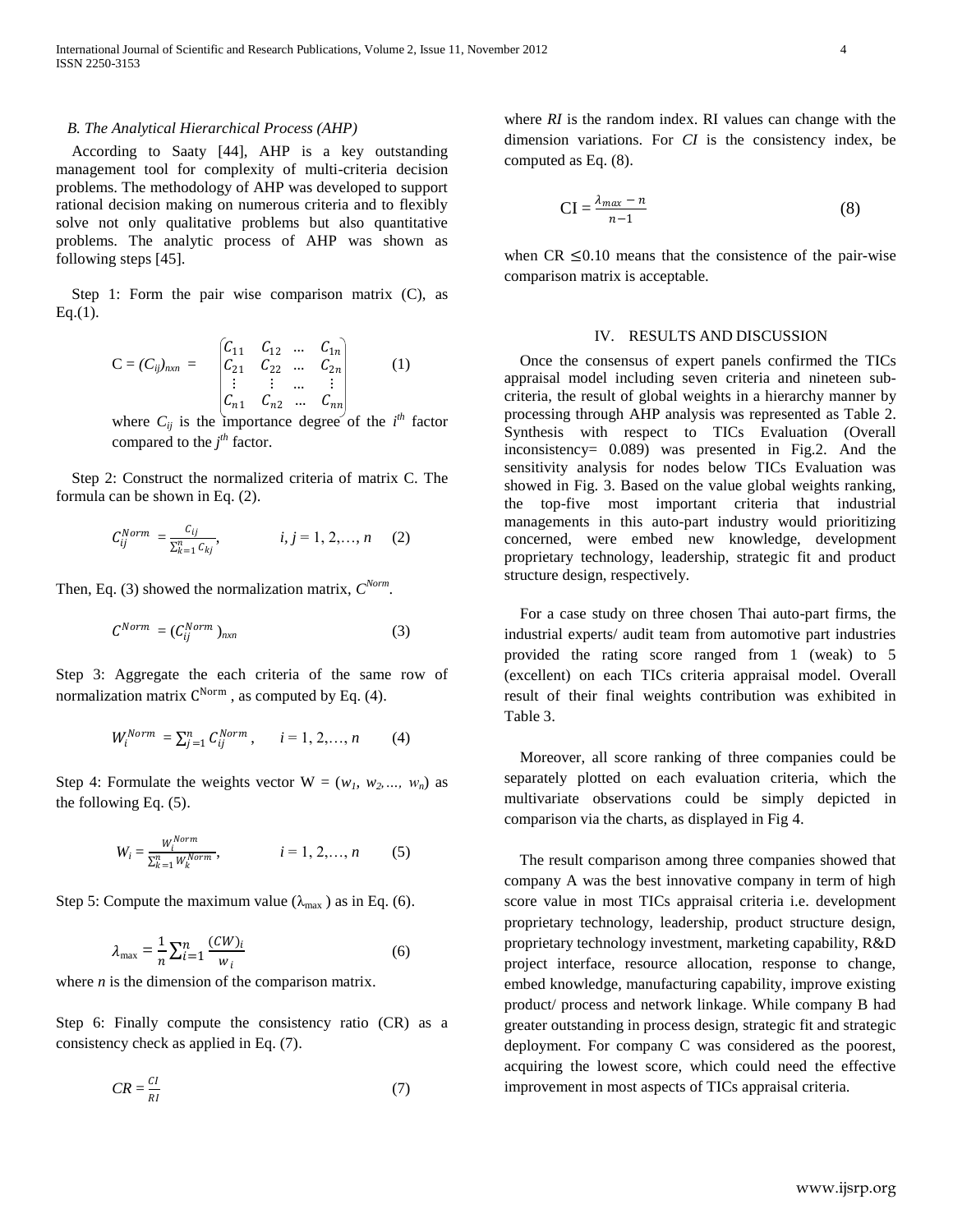| Criteria                                    | Sub-Criteria                                   | Local<br>weights | Global<br>weights |
|---------------------------------------------|------------------------------------------------|------------------|-------------------|
| Innovation Management Capability $(C_1)$    | Leadership $(SCl)$                             | 0.485            | 0.163             |
|                                             | Strategic Fit $(SC_2)$                         | 0.344            | 0.115             |
|                                             | Strategic Deployment $(SC_3)$                  | 0.130            | 0.044             |
|                                             | Resource Allocation $(SC_4)$                   | 0.041            | 0.014             |
| <i>Investment Capability</i> $(C_2)$        | Improve Existing Product/Process $(SC_5)$      | 0.178            | 0.005             |
|                                             | Invest in Proprietary Technology $(SC_6)$      | 0.763            | 0.022             |
|                                             | External Technology Acquisition $(SC_7)$       | 0.058            | 0.002             |
| <i>Organization Capability</i> $(C_3)$      | Innovation Culture $(SC_8)$                    | 0.757            | 0.050             |
|                                             | Network Linkage $(SC_0)$                       | 0.054            | 0.004             |
|                                             | Response to Change $(SC_{10})$                 | 0.189            | 0.013             |
| Learning Capability $(C_4)$                 | Internalized External Knowledge $(SC_{II})$    | 0.230            | 0.064             |
|                                             | Exploit Knowledge $(SC_{12})$                  | 0.062            | 0.017             |
|                                             | Embed Knowledge $(SC_{13})$                    | 0.708            | 0.197             |
| Technology Development Capability $(C_5)$   | Development Proprietary Technology $(SC_{14})$ | 0.889            | 0.169             |
|                                             | R&D Project Interfacing $(SC_{15})$            | 0.111            | 0.021             |
| <b>Technology Transformation Capability</b> | Product Structure Design $(SC_{16})$           | 0.889            | 0.066             |
| $(C_6)$                                     | Process Design $(SC_{17})$                     | 0.111            | 0.008             |
| Technology Commercialization                | Manufacturing Capability $(SC18)$              | 0.002            | 0.006             |
| Capability $(C_7)$                          | Marketing Capability $(SC_{19})$               | 0.800            | 0.022             |

# Table 2: Final local and global weights of TICs Appraisal criteria



Figure 2: Synthesis with respect to TICs Appraisal (Overall inconsistency = 0.089)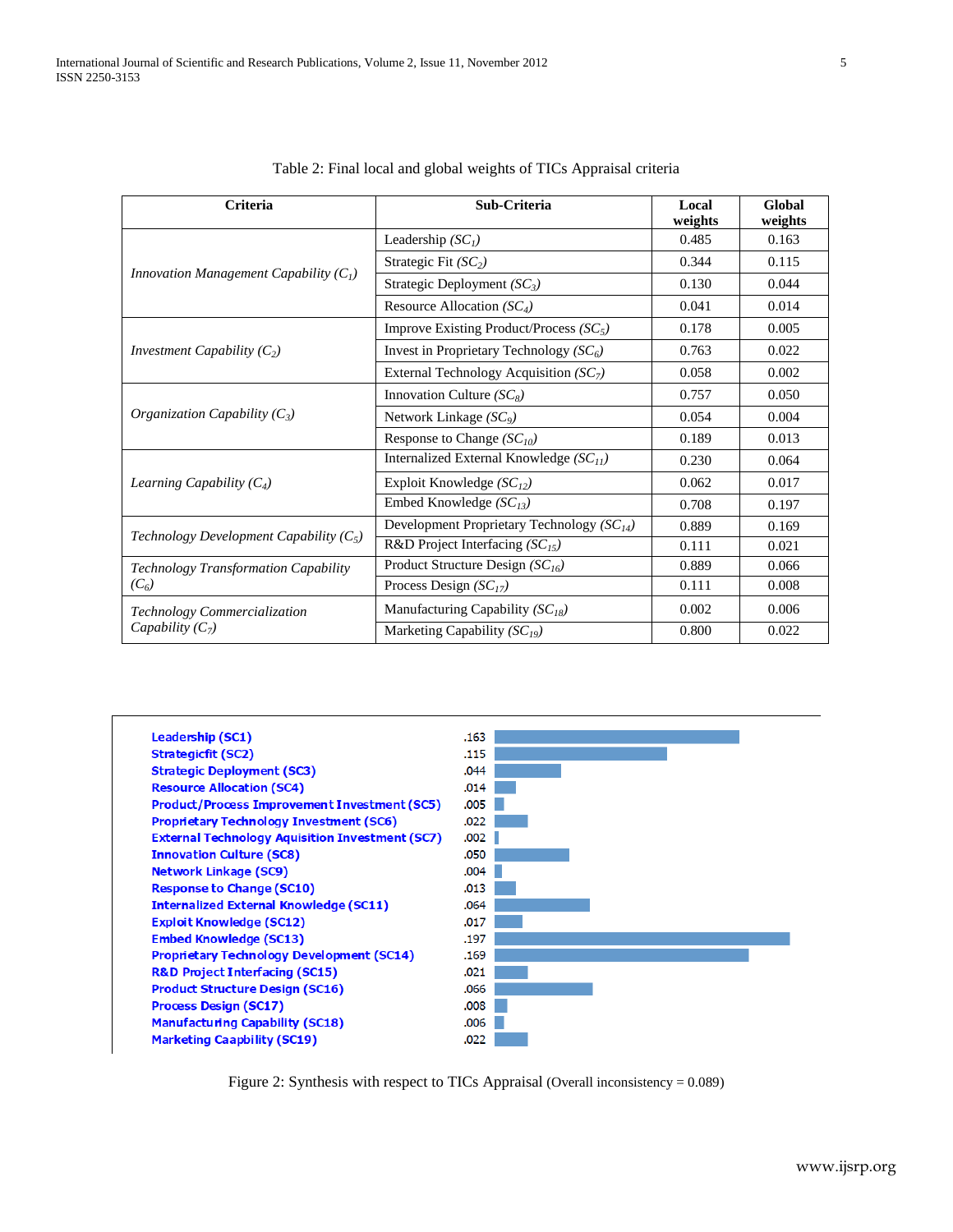

Figure 3: Sensitivity analysis for nodes below TICs Appraisal

| <b>TICs Appraisal Criteria</b>                 | Global  | Company A      |                  | <b>Company B</b> |                  | Company C      |                  |
|------------------------------------------------|---------|----------------|------------------|------------------|------------------|----------------|------------------|
|                                                | weights | <b>Score</b>   | <b>Net Score</b> | <b>Score</b>     | <b>Net Score</b> | <b>Score</b>   | <b>Net Score</b> |
| Leadership $(SC1)$                             | 0.163   | 4              | 0.652            | 3                | 0.489            |                | 0.163            |
| Strategic Fit $(SC_2)$                         | 0.115   | 4              | 0.46             | 5                | 0.575            | 2              | 0.23             |
| Strategic Deployment $(SC_3)$                  | 0.044   | 3              | 0.132            | 4                | 0.176            | $\overline{2}$ | 0.088            |
| Resource Allocation $(SC_4)$                   | 0.014   | 5              | 0.07             | 3                | 0.042            | $\overline{2}$ | 0.028            |
| Improve Existing Product/Process $(SC_5)$      | 0.005   | $\overline{4}$ | 0.02             | 3                | 0.015            | 1              | 0.005            |
| Invest in Proprietary Technology $(SC_6)$      | 0.022   | 5              | 0.11             | 4                | 0.088            |                | 0.022            |
| External Technology Acquisition $(SC_7)$       | 0.002   | 4              | 0.008            | 3                | 0.006            | $\overline{2}$ | 0.004            |
| Innovation Culture $(SC_8)$                    | 0.050   | 3              | 0.15             | 3                | 0.15             | $\overline{2}$ | 0.1              |
| Network Linkage $(SC_9)$                       | 0.004   | $\overline{4}$ | 0.016            | 4                | 0.016            |                | 0.004            |
| Response to Change $(SC_{10})$                 | 0.013   | 5              | 0.065            | 3                | 0.039            | $\overline{c}$ | 0.026            |
| Internalized External Knowledge $(SC_{11})$    | 0.064   | 4              | 0.256            | 4                | 0.256            | 1              | 0.064            |
| Exploit Knowledge $(SC_{12})$                  | 0.017   | 3              | 0.051            | 4                | 0.068            | $\overline{c}$ | 0.034            |
| Embed Knowledge $(SC_{13})$                    | 0.197   | 3              | 0.591            | 3                | 0.591            | $\overline{2}$ | 0.394            |
| Development Proprietary Technology $(SC_{14})$ | 0.169   | $\overline{4}$ | 0.676            | 3                | 0.507            | $\overline{2}$ | 0.338            |
| R&D Project Interfacing $(SC_{15})$            | 0.021   | 4              | 0.084            | 3                | 0.063            | $\overline{c}$ | 0.042            |
| Product Structure Design $(SC_{16})$           | 0.066   | 4              | 0.264            | $\overline{c}$   | 0.132            | 1              | 0.066            |
| Process Design $(SC_{17})$                     | 0.008   | 3              | 0.024            | 4                | 0.032            | 3              | 0.024            |
| Manufacturing Capability $(SC_{18})$           | 0.006   | 5              | 0.030            | $\overline{2}$   | 0.012            |                | 0.006            |
| Marketing Capability $(SC_{19})$               | 0.022   | 4              | 0.088            | 3                | 0.066            | $\overline{c}$ | 0.044            |

Table 3: Overall score of TICs appraisal criteria among three companies, a case study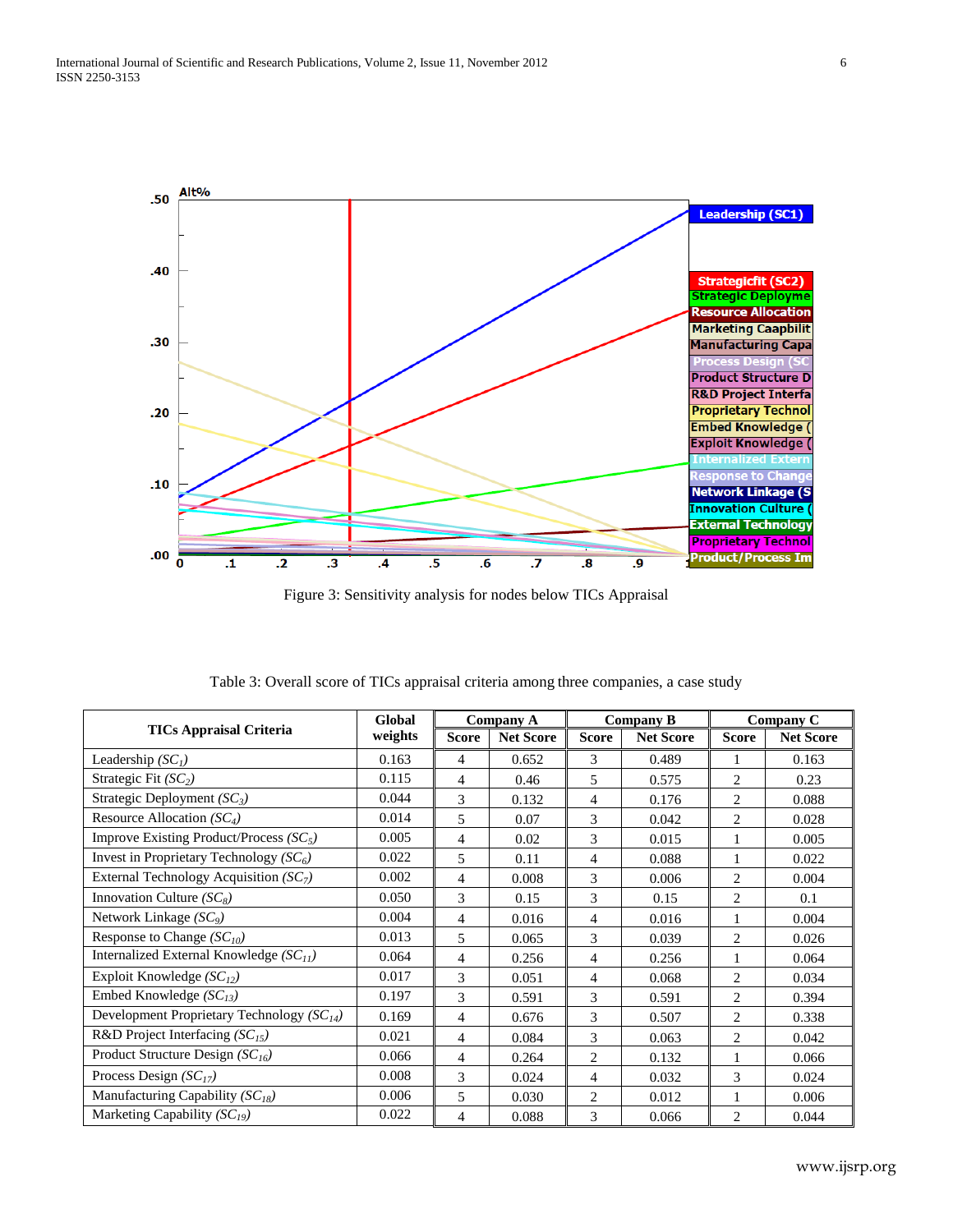

Figure 4: Comparison of each TICs appraisal criteria among three companies

# V. CONCLUSION

This research proposed a comprehensive TICs appraisal method based on employing the Analytical Hierarchy Process (AHP) method to simply assist top managements towards their innovation business strategic for improving firms' competitiveness. The role of this active method can be an extensive method application to other related industries. It also provides a guidance of TICs evaluation improvement for not only Thai automotive part firms but also other industry firms. With new adjustable experts' perception data depending on each characteristic of a specific industry, other top-level managements in different industry would obtain the new set of relative weight criteria data served as an outcome of managerial information.

#### **REFERENCES**

[1] D.I. Prajogo, and P.K. Ahmed, *Relationships between innovation stimulus, innovation capacity, and innovation performance*. R&D Management, 2006, 36(5), pp. 499-515.

- [2] J. Barney, *Firm Resources and Sustained Competitive Advantage.* Journal of Management, 1991, 17(1), pp. 99-120.
- [3] M.K. Badawy, "A Research Architecture for Technology Management Eductation, A Three Volume Handbook of Technology Management: Key Concepts, Financial Tools and Techniques". Operational and Innovation Management, vol. 1. Wiley, New York, 2010 (this comprehensive volume is available in a hard cover, and is also posted on the web).
- [4] J. Tidd, J. Bessant, K. Pavitt, *Managing Innovation-Integrating Technological, Market and Organizational Change*. John Wiley & Sons Inc., Chichester, 2001, pp. 16-39.
- [5] E.J. Hultink, S. Hart, H.S.J. Robben, A. Griffin, *Launch decisions and new product success: an empirical comparison of consumer and industrial products.* Journal of Product Innovation Management, 2000, 17(1), pp. 5-23.
- [6] Y. Lin, M.L. Teng, C.C. Chen, A.S.F. Chiu, *Positioning strategic competitiveness of green business innovation capabilities using hybrid method*. Expert Systems with Applications, 2010, 38, pp. 1839-1849.
- [7] R. Burgelman, M.A. Maidique, and S.C. Wheelwright, *In: Strategic Management of Technology and Innovation*. McGraw-Hill, New York, 2001, pp. 10-14.
- [8] J. Guan and N. Ma, *Innovative capability and export performance of Chinese firms*. Technovation-The International Journal of Technological Innovation and Entrepreneurship, 2003, 23(9), pp. 737-747.
- [9] D. Gamal*, How to measure organization innovativeness?: An overview of Innovation measurement frameworks and Innovative Audit/ Management tools.* Technology Innovation and Entrepreneurship Center, Egypt Innovate, 2011, pp. 1-35.